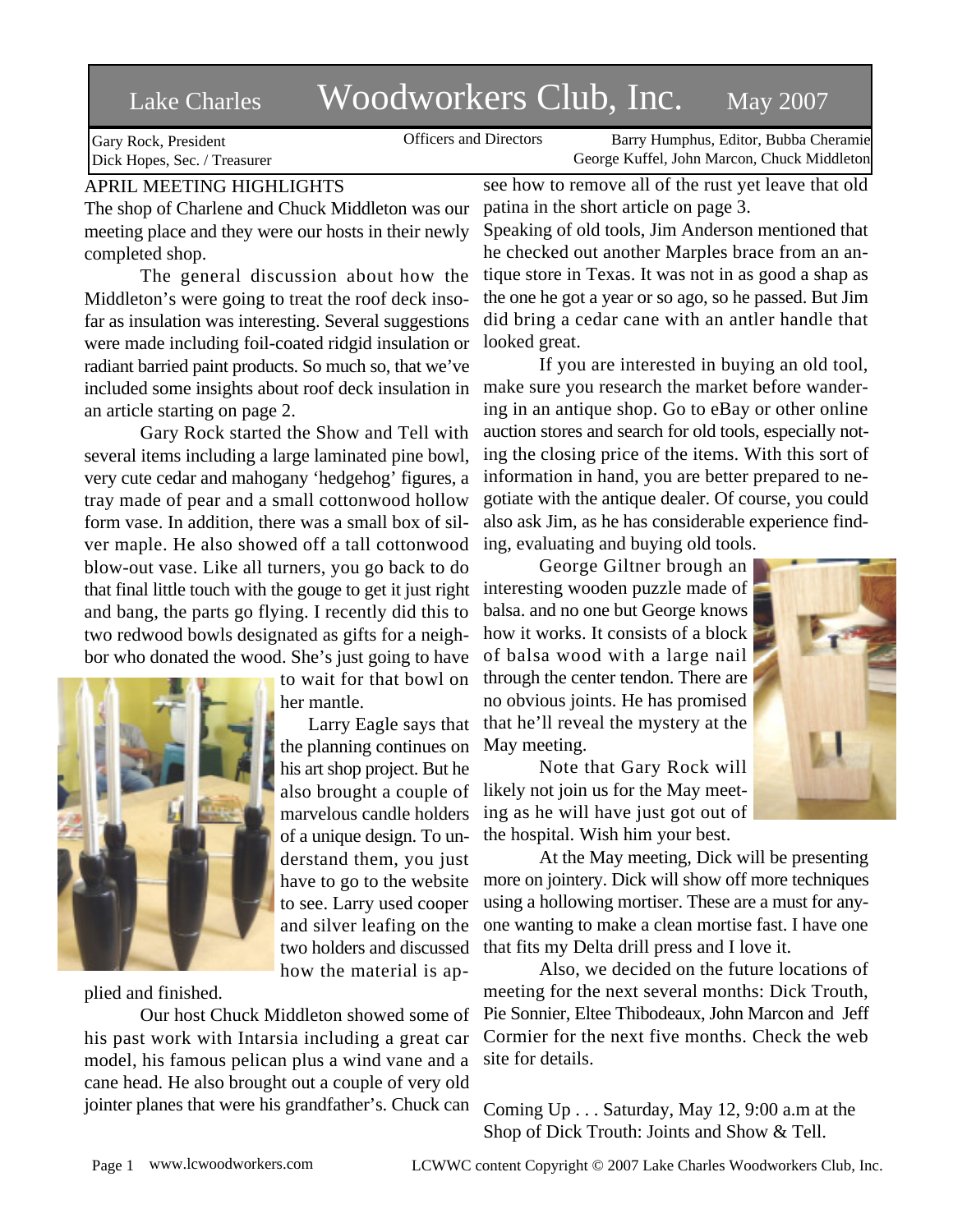#### **RADIANT BARRIER PRODUCTS**

At our recent meeting at Chuck & Charlene Middleton's shop, we discussed various products that they could apply to the underside of the new shop roof. While there were many products discussed, several present a better solution to their needs (and to yours). Each of these can apply to both your home and shop.

Radiant barriers are materials that are installed in buildings to reduce summer heat gain and winter heat loss, and hence to reduce building heating and cooling energy usage. The potential benefit of radiant barriers is primarily in reducing air-conditioning cooling loads in climates such as SW Louisiana. Radiant barriers usually consist of a thin sheet or coating of a highly reflective material, usually aluminum, applied to one or both sides of a number of substrate materials. These substrates include Kraft paper, plastic films, cardboard, plywood sheathing, air infiltration barrier material and even paint. Some products are fiber reinforced to increase the durability and ease of handling (e.g., rigid foam).

Radiant barriers may be installed in attics in several configurations. The simplest is to lay the radiant barrier directly on top of existing attic insulation, with the **reflective side up**. This is often called the attic floor application. Another way to install a radiant barrier is to attach it near the roof. The roof application has several variations. One variation is to attach the radiant barrier to the bottom surfaces of the attic truss chords or rafter framing. Another is to drape the radiant barrier over the tops of the rafters before the roof deck is applied. Still another variation is to attach the radiant barrier directly to the underside of the roof deck with a small air space between the insulation and the roof.

Radiant barriers work by reducing heat transfer by thermal radiation across the air space between the roof deck and the floor. All materials give off, or emit, energy by thermal radiation as a result of their temperature. The surface, usually a sheet or coating of aluminum. Some amount of energy emitted depends on the surface temperature and a property called the "emissivity" (also called the "emittance"). The emissivity is a number between zero (0) and one (1). The higher the emissivity, the greater the emitted radiation.

A closely related material property is the "reflectivity" (also called the "reflectance"). This is a measure of how much radiant heat is reflected by a material. The reflectivity is a number between 0 and 1 (sometimes, it is given as a percentage, and then it is between 0 and 100%). For a material that is opaque (that is, it does not allow radiation to pass directly through it), when the emissivity and reflectivity are added together, the sum is one (1). Hence, a material with a high reflectivity has a low emissivity, and vice versa. Radiant barrier materials

must have high reflectivity (usually 0.9, or 90%, or more) and low emissivity (usually 0.1 or less), and must face an open air space to perform properly.

On a sunny summer day, solar energy is absorbed by the roof, heating the roof sheathing and causing the underside of the sheathing and the roof framing to radiate heat downward toward the attic (or shop floor). When a radiant barrier is placed on the attic floor, much of the heat radiated from the hot roof is reflected back toward the roof. This makes the top surface of the insulation cooler than it would have been without a radiant barrier and thus reduces the amount of heat that moves through the insulation into the rooms below the ceiling.

Under the same conditions, a roof mounted radiant barrier works by reducing the amount of radiation incident on the insulation. Since the amount of radiation striking the top of the insulation is less than it would have been without a radiant barrier, the insulation surface temperature is lower and the heat flow through the insulation is reduced.

Radiant barriers perform a function that is similar to that of conventional insulation, in that they reduce the amount of heat that is transferred from the attic into the house or shop. They differ in the way they reduce the heat flow. A radiant barrier reduces the amount of heat radiated across an air space that is adjacent to the radiant barrier. The primary function of conventional insulation is to trap still air within the insulation, and hence reduce heat transfer by air movement (convection). The insulation fibers or particles also partially block radiation heat transfer through the space occupied by the insulation.

Conventional insulations are usually rated by their R-value. Since the performance of radiant barriers depends on many variables, simple R-value ratings have not been developed for them.

All radiant barriers have at least one reflective radiant barriers have a reflective surface on both sides. Both types work about equally well, but if a one-sided radiant barrier is used, the reflective surface **must face an open air space**. For example, if a one-sided radiant barrier is laid on top of the insulation with the reflective side facing down and touching the insulation, the radiant barrier will lose most of its effectiveness in reducing heating and cooling loads.

A radiant barrier used in the attic floor application must allow water vapor to pass through it. This is necessary because, during the winter, if there is no effective vapor retarder at the ceiling, water vapor from the living space may condense and even freeze on the under-

Continues on Page 3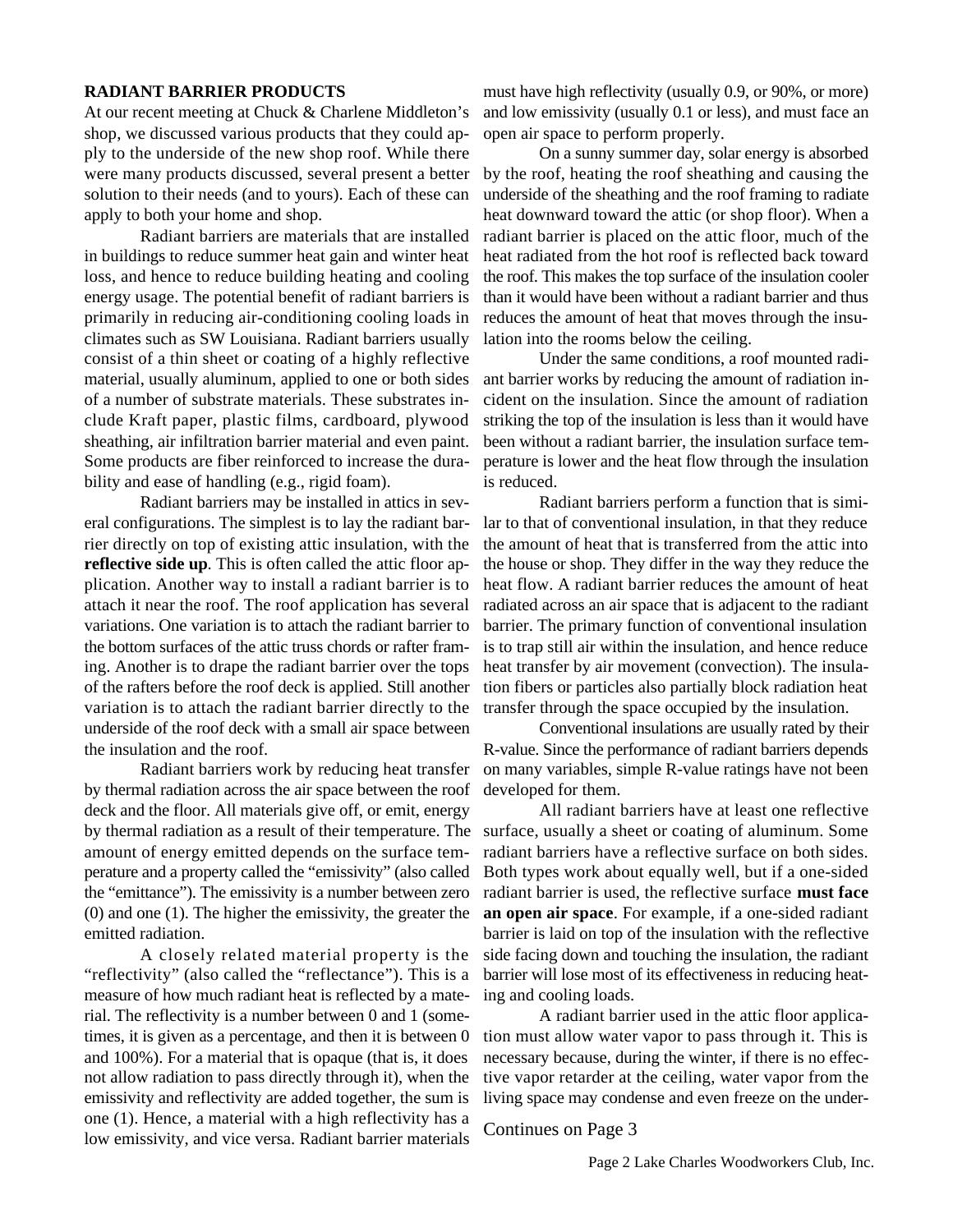side of a radiant barrier lying on the attic floor. While most uniform aluminum coatings do not allow water vapor to pass through them, many radiant barrier materials do allow passage of water vapor. Some allow water vapor passage through holes or perforations, while others have substrates that naturally allow water vapor passage without requiring holes. However, excessively large holes will increase the emissivity and cause a reduction in the radiant barrier performance. The ability to allow water vapor to pass through radiant barrier materials is not needed for a roof application.

So what is the best for your home or your shop? The easy answer is ridged foam insulation with an aluminum foil surface. Just tack it up on the underside of the roof with a small air space (1/4" to ") between the roof deck and the insulation material. Face the aluminum coating up toward the attic (only if you have provided a small air space between the foil and the roof deck). If you don't have an air space between the foil and the roof deck, face the foil side down toward the floor of the ceiling or shop floor. But the preferred way is to have that air space between the foil and the roof deck.

Another solution is to use a radiant barrier paint product. This is painted or sprayed onto the underside of the roof. In fact, you can use any paint you desire by adding a. 'micro-balloon' powder that also contains aluminum to the paint (available from several sources). While this is an easy task, it is not as effective as a ridged foam product with an aluminum foil coat on one or both sides. Barry Humphus.

### CHESTMATE DOVETAIL JIG

For most woodworkers, obviously, one of the most important parts of their work is the joinery. This means that most of us are always looking for tricks and tools to make their favorite joints easier. Here's where the ChestMate Dovetail Jig from Prazi USA comes in.

The first thing that you will notice is that the ChestMate does not look like other dovetail jigs on the market. The claim to (hoped-for) fame of this particular dovetail jig is that it can be used with stock of any width. For stock thickness, it can accommodate one-half inch to one-inch boards. Choose your own stock, and choose your own dovetail arrangements, as well. You can make the joint placements symmetrical or asymmetrical as you wish, or you can create a repeating pattern of dovetail cuts with this simple jig. That is something that only the most expensive jigs can accommodate.

The instructions also claim that "when backed up properly and with the use of sharp cutter bits, the pins and tails will be splinter-free."



Other than that, it works in conjunction with your router very similarly to most other dovetail jigs, as the short

and clear instructions explain. (Which means you should actually read them! I particularly appreciated the part on page 5 which notes that you should "wait until it stops" before removing your router after cutting the tails.)

The ChestMate sells for about \$120 from many woodworking sources. You can find out more about it at http://www.praziusa.com/chestmate.html.

### ELECTROLYTIC RUST REMOVAL

We keep getting asked about removing rust from ferros metals, especially steel. In fact, just this past weekend, a friend was visiting from Nashville, saw my rig and asked how it is done.

You need a few low-cost items to make this happen: a plastic container large enough to hold the item completely under water, a box of washing soda, i.e., sodium carbonate (20 Mule Team Borax), a battery charger (preferably one with an AMP meter), a piece of sheet metal (or any other large surface area steel), enough water to cover the rusted object and of course the rusted item.

Disolve a heaping tablespoon of sodium carbonate per gallon of water. You can substitute sodium bi-carbonate (baking soda) as well, but it is not as effective an electrolyte as sodium carbonate. Use enough water to completely submerge the rusted item.

I found through experimentation that sheet metal works best as an anode. It's cheap and has a large surface area. Insert the sheet metal into the bucket with the water. Attach (THIS IS IMPORTANT) the RED lead of the batter charger to the sheet metal such that the clip is above the water. If you submerge the red clip in the solution, it will be eaten away by the process. Attach the BLACK lead to the rusted item and submerge the whole thing into the solution. The black lead will not be harmed by the process. Place the rusted item close to the sheet metal, preferably, the sheet metal would surround the item. Just remember: Black Lead to Rust.

Now (and only now) plug in the charger. You should almost immediately see small bubbles coming off the item. This is oxygen and hydrogen gas. Goes POP with a spark, so do this outside. Leave the item in as long as necessary to remove the rust.